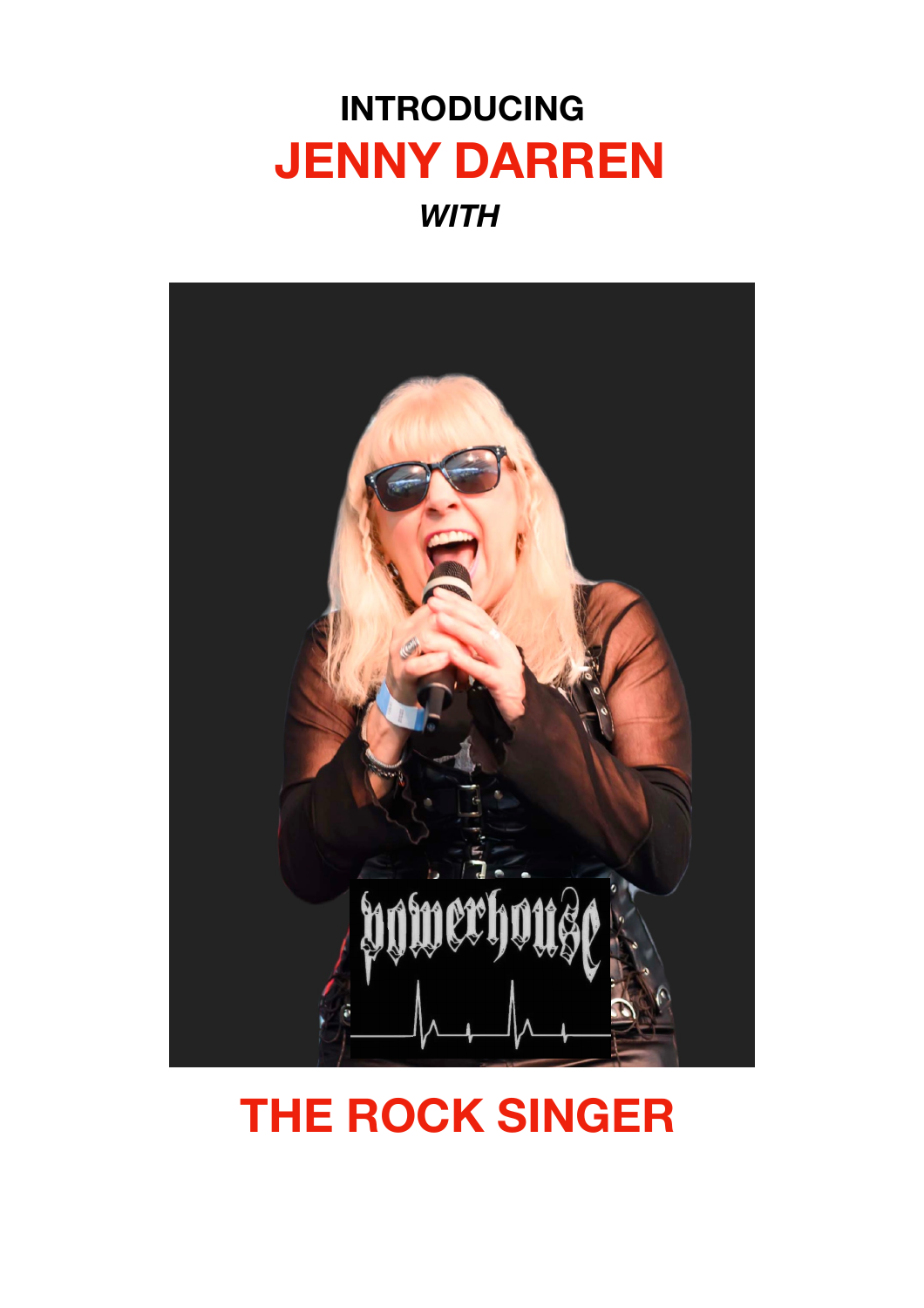## **JENNY DARREN**

Jenny Darren - a singer from the age of 12; Heavily influenced by rhythm & blues players, went on to obtain a deal with the folk/blues label *Transatlantic records,* in her formative teenage years.

In her early twenties, Jenny burst onto the rock scene supporting *AC/DC* on tour. Probably the only Female rock singer ever to do so.

Missing out by a hairs breadth, with a late single release of *Heartbreaker*, which was a hit for American Rock Vocalist -*Pat Benatar.* Albeit written for Jenny by Manchester songwriting team - *Geoff Gill & Cliff Wade.* After recording and releasing no less than four albums on *DJM* records. Thereafter, supporting be bop deluxe on a live BBC performance of *"Sight & Sound in Concert"*. Many gigs, tours, & Festivals later, Jenny hung up her rock heels in the 80's, to venture into a soirée of jazz & crossover classical avenues..

Fast forward to *2015,* which saw her returning to her rock roots. *Angel Air records* released a *"Best of" Compilation* of the *DJM vinyl releases,* getting Jenny's music onto CD for the first time. Ultimately deciding to re record *Heartbreaker* on the recommendation of a friend, she began to work on a brand new album. In the interim, recording an album with the Finnish Prog Rock Band..... *Paidarion, with the album-The Finlandia Project,* which was released in November 2016.

The August *2017* album release - *Ladykiller*, by *Jenny Darren & The Ladykillers,* includes two versions of *Heartbreaker,* one being a brand new acoustic version. The album features Rock notables such as - *Iron Maiden drummer - Nicko McBrain, together with guitarist - Graham Oliver (Saxon) bassist - Chris Slade (AC/DC) Pete Way (UFO) Guitarist Robin George (Phil Lynott Band) & fiddle player Tom Leary (Lindisfarne)*

## *2018*

In May, Jenny released an album of previously unreleased 1970/80's material, entitled *"Rare Bird in Rock "* written by herself & Prog Rock *England* keyboard player - *Robert Webb.* Together with a download re- release in July of the *1980 Jenny Darren album, re-entitled .... The Pink Album On June 5th - Jenny released the AC/DC cover "Highway to Hell"* as a download single on Amazon & iTunes. From September - December 2018; Jenny & her then band *(The Ladykillers*) undertook an Autumn U.K.Tour.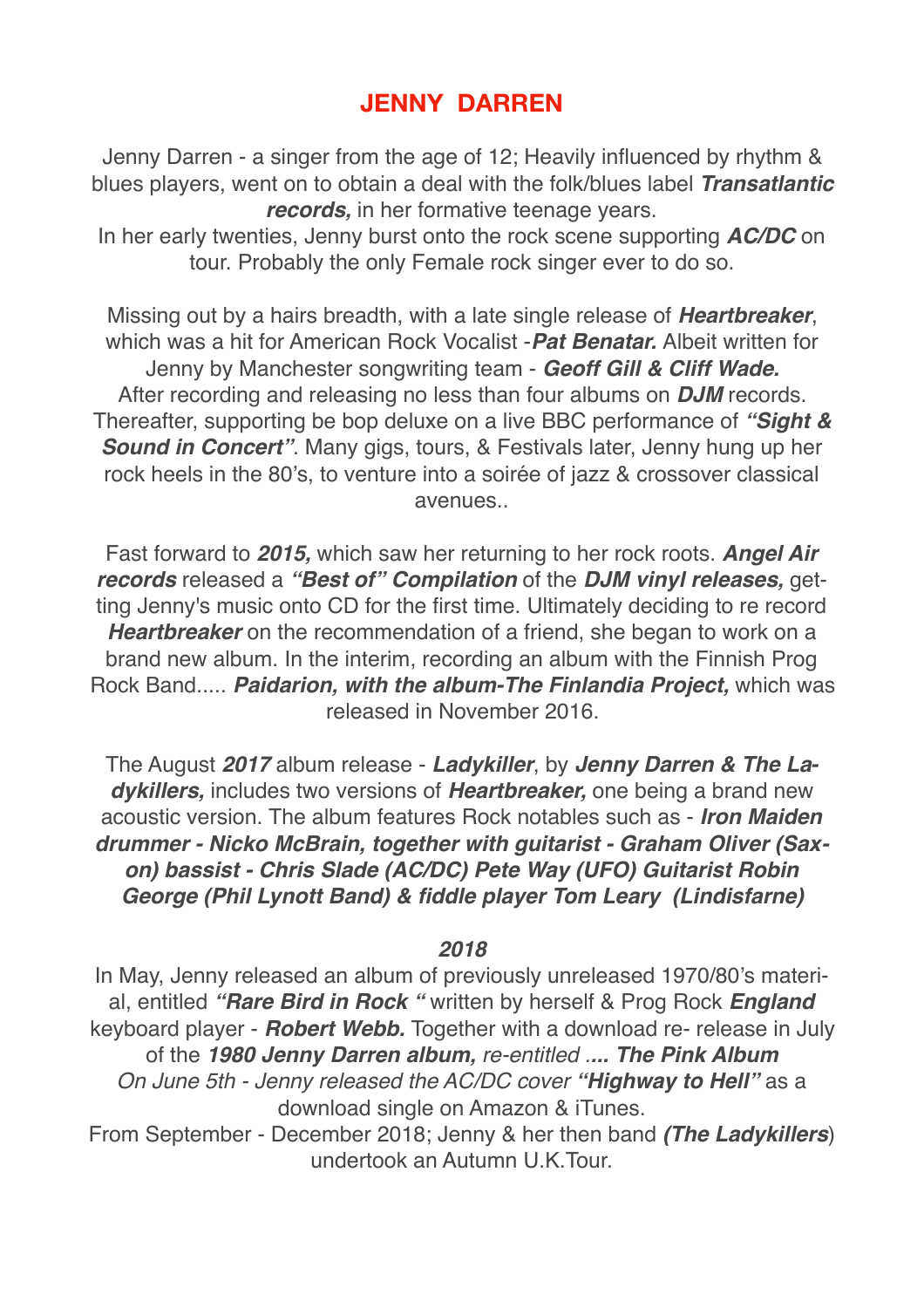In June, **Producer/Guitarist/ Robin George** approached Jenny with regards to recording an album with her.The recording commenced in late June 2018. In the early Autumn of 2018, Jenny undertook a short ten day tour with

*Robin George* & the *L<sup>o</sup>vepower Band.* From *late September - December,* Jenny did her last gig dates with the *Ladykillers band,* 

*2019*

Due to various changing **Ladykiller's personnel** in 2018; Jenny took time out for the first few months of 2019 to continue writing her autobiography. After having discussions with West Lothian - **Colin Crozier's POWER-HOUSE BAND,** it was decided that Jenny & the band would initially collaborate together on her **BIG BIRTHDAY PERFORMANCE BONANZA -** in October.Together with a **special commemorative limited edition CD album release;** Comprising of 14 tracks (two from each decade) entitled "**7o Fragments". To follow** on with pre Northern U.K. dates in December. With selected Spring performances; culminating with the **Edinburgh Festival in summer 2020.** 

**Links & Websites**

<https://www.jennydarren.com/> <http://www.legacyproject.co.uk> [https://en.wikipedia.org/wiki/Jenny\\_Darren](https://en.wikipedia.org/wiki/Jenny_Darren)

**Youtube Channel:** <http://www.youtube.com/c/JennyDarren>

**Facebook Accounts:** <https://www.facebook.com/jenny.darren1> <http://fb.me/theladykillers17> <https://www.facebook.com/JennyDarrenFans/> [Twitter: @JennyDarrenUK](http://www.apple.com) [Instagram: Jenny.Darren](http://www.apple.com)

**Soundcloud**: <https://soundcloud.com/user-55818084>

*Jenny Darren has released & recorded 18 albums*